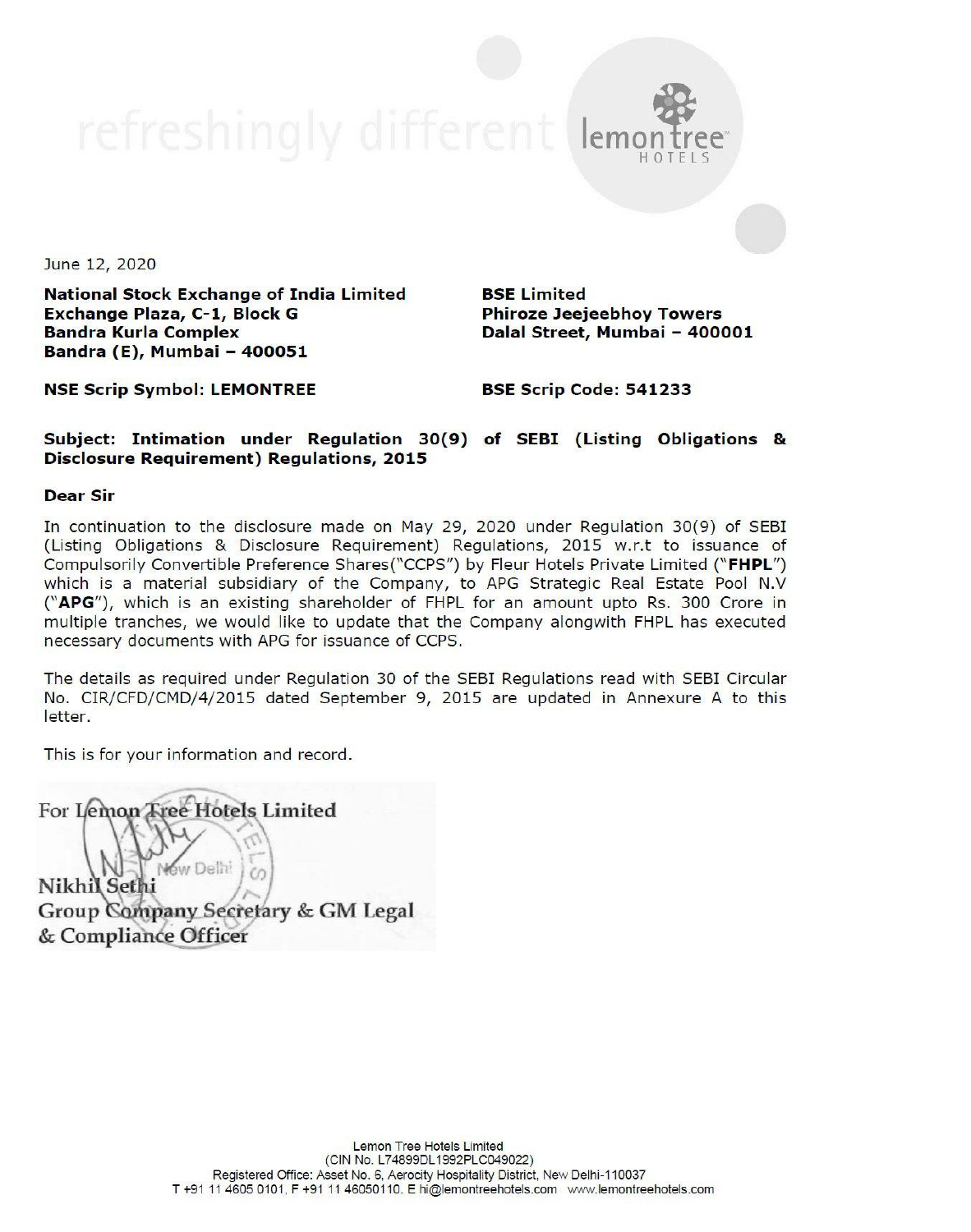refreshingly dif  $\begin{tabular}{c|c} \hline \textbf{PET} & \textbf{PST} \\ \hline \textbf{Details of issue} \\ \hline \textbf{Particulars of issue} \\ \hline \end{tabular} \vspace{-.5cm} \begin{tabular}{c} \hline \textbf{DET} \\ \hline \textbf{DET} \\ \hline \end{tabular} \vspace{-.5cm} \begin{tabular}{c} \hline \textbf{DET} \\ \hline \end{tabular} \vspace{-.5cm} \begin{tabular}{c} \hline \textbf{DET} \\ \hline \end{tabular} \vspace{-.5cm} \hline \end{tabular} \vspace{-.5cm} \begin{tabular}{c} \h$ 



## Details of issuance of Compulsorily Convertible Preference Shares

Particulars of issuance of CCPS Types of Securities proposed to be issued 0.01% Compulsorily Convertible Preference Shares ("CCPS") to be issued by Fleur Hotels Private Limited Pefreshingly diferentially<br>
Details of issuance of Compulsorily Convert<br>
Particulars of issuance of CCPS<br>
Types of Securities proposed to be<br>
("CCPS<br>
("FHPL ("FHPL"), material subsidiary of the Company Details of issuance of Compulsorily Convert<br>
Particulars of issuance of COPS<br>
Types of Securities proposed to be<br>
Types of Securities proposed to be<br>
("CCPS<br>
Type of issuance<br>
Preferent<br>
Preferent<br>
Preferent<br>
Preferent<br>
Pr Type of issuance **Preferential Issue** The total amount for which the securities will be issued (approximately) CCPS to be issued for an amount not exceeding Rs. 300 crore in multiple tranches to APG Strategic Real Estate Pool N.V. ("APG"), convertible into equity shares at the end of 30 (thirty) months from the date of allotment of first tranche, as under: CCPS for an amount not exceeding Rs 175 Crore shall be issued, in first tranche, at an issue price of Rs. [325.50 per share; and ii) CCPS not exceeding Rs. 125 Crore in one or more tranches on the request of the FHPL, if required, subject to consent of Company and APG, shall be issued at a price to be determined at the time of issuance. ii) Further, in order to maintain existing shareholding between the Company and APG in FHPL, Company shall either invest cash or inject one or more of its following operating Hotels, on or before the conversion of CCPS linto Equity Shares, subject to necessary approvals: (a) Lemon Tree Premier, Ulsoor Lake, 2/1, St. John Road, Bengaluru; (b) Lemon Tree Hotel, Chennai 72, Sardar Patel Road, Guindy Chennai; (c) Red Fox Hotel, HITEC City, Plot No. 2, Survey 64, Hitec City, Hyderabad; (d) Red Fox Hotel, Delhi Airport, Asset No. 6, Aerocity Types of Securities proposed to be  $(^\circ$ CCPS") to be issued by Fieur Hospitality of the signal district,  $^\circ$ CPS") to be issued for an amount  $^\circ$ CFHPL"), material assued for an amount securities will be issued 300 crore

<u>A construction of the construction of the construction of the construction of the construction of the construction of the construction of the construction of the construction of the construction of the construction of the</u>

Annexure A

J